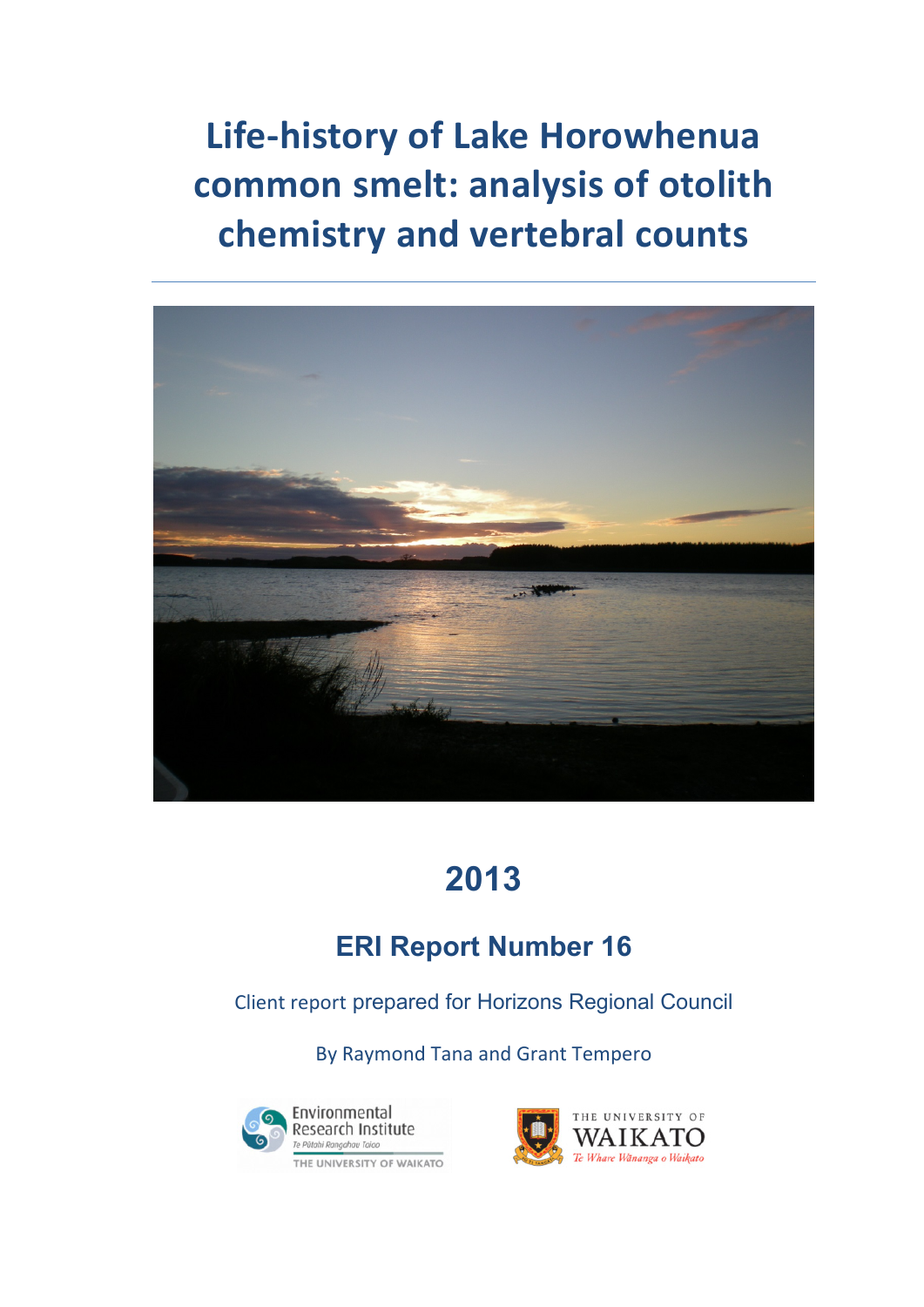#### **Cite report as:**

Tana, R. and Tempero, G. 2013. Life-history of Lake Horowhenua common smelt: analysis of otolith chemistry and vertebral counts. Client report prepared for Horizons Regional Council. *Environmental Research Institute Report No. 16*, The University of Waikato, Hamilton. 12 pp.

**Brendan Hicks Nicholas Ling**

University of Waikato University of Waikato

*Reviewed by: Approved for release by:*

Associate Professor Associate Professor

Environmental Research Institute Environmental Research Institute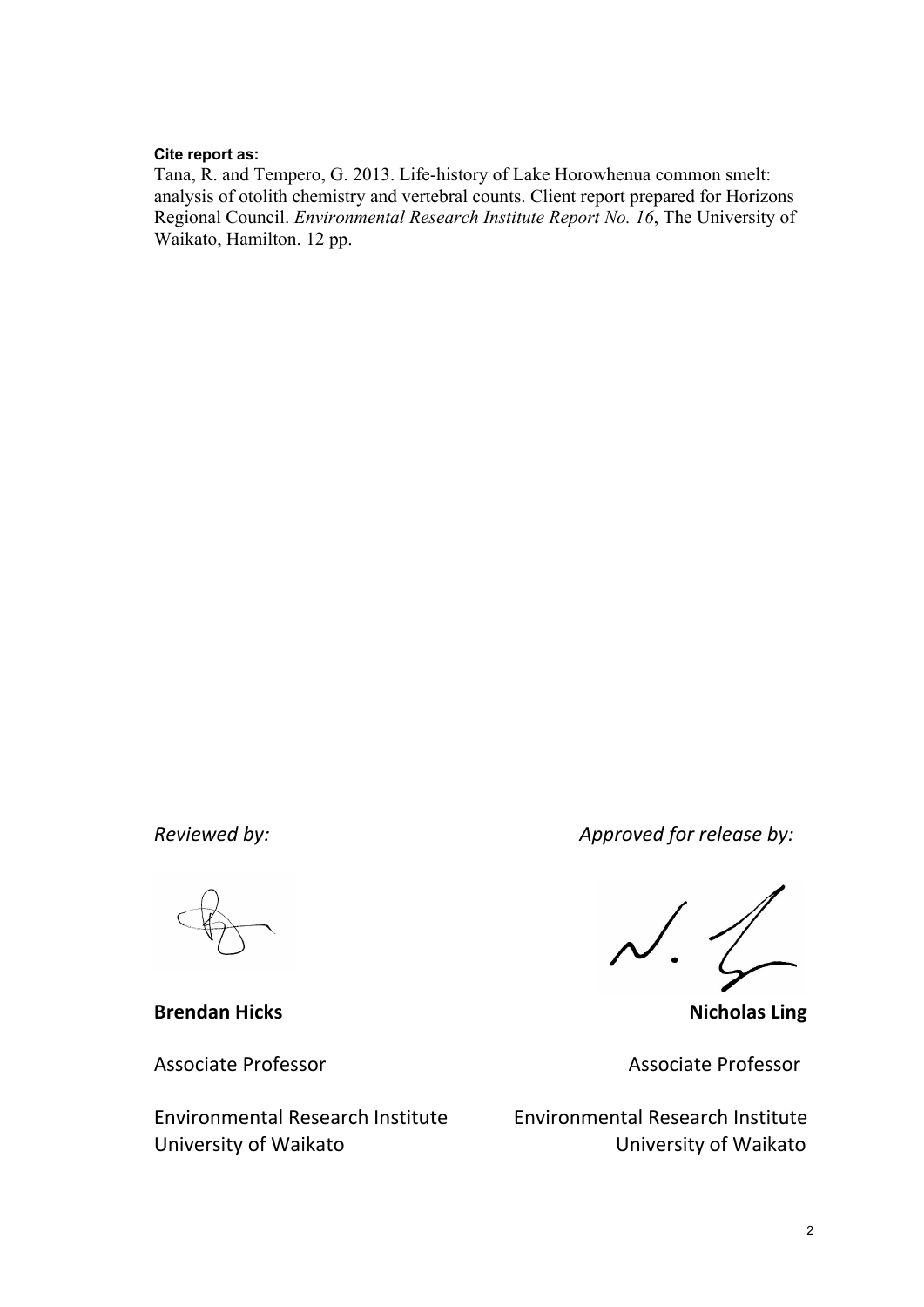#### **Executive summary**

Lake Horowhenua is a coastal eutrophic lake on the west coast of the North Island. A recent survey of the lake found lower than expected fish diversity but comparatively abundant native fish populations, comprising mostly shortfin and longfin eels (*Anguilla australis* and *A. dieffenbachii*). A weir on the outlet of the lake was identified as a potential barrier to fish migrations, reducing fish diversity and abundance in the lake. However, large numbers of common smelt (*Retropinna retropinna*) were collected during this survey, indicating that the population was either successfully reproducing in the lake or diadromous, i.e., migrating from the sea. Previous studies have shown that lacustrine common smelt can be distinguished from diadromous populations by differences in counts of vertebrae and gill rakers, and otolith microchemistry. Horizons Regional Council requested that an analysis of smelt otoliths and relevant morphological characteristics be performed to ascertain if the Lake Horowhenua population was diadromous.

Thirty-one common smelt were taken from Lake Horowhenua, x-rayed and vertebral counts performed. In addition, sagittal otolith pairs from 20 fish were extracted and analysed by laser ablation Inductively Coupled Plasma Mass-Spectrometry (ICP-MS). Vertebral counts ( $n = 31$ ) ranged from 53 – 56 (54.7  $\pm$  0.29, mean  $\pm$  95% CI), which was below the typical values for diadromous populations (means 59-60) but above those of typical lacustrine populations (means 51-52). Gill raker counts  $(n = 6)$  ranged from  $18 - 21$  (19.5  $\pm$  0.84, mean  $\pm$  95% CI), which is typical of coastal and diadromous populations. Otolith microchemistry conclusively showed that the smelt were not diadromous, as strontium/calcium and barium/calcium ratios indicated no marine lifestage in any of the fish examined. Typically, the marine phase of diadromous fish is distinguished by high strontium/calcium ratios and low barium/calcium ratios, which reverses as the fish migrates into freshwater.

From our results of both vertebral counts and otolith microchemistry the common smelt population of Lake Horowhenua is entirely lacustrine. While the results from the gill raker counts are only preliminary they suggest that the Lake Horowhenua population recently diverged from a diadromous population which has become isolated. Lacustrine common smelt usually require sandy beaches for spawning and the western shores of Lake Horowhenua are the most likely spawning sites for the population as they are comparatively sheltered and of an appropriate sandy sediment composition. The weir on the Hokio Stream outlet is likely to be a barrier to smelt movement and consideration should be given to the effects on the Lake Horowhenua population in addition to the benefits of re-establishing connectivity with the sea for other native species should a fish pass be installed.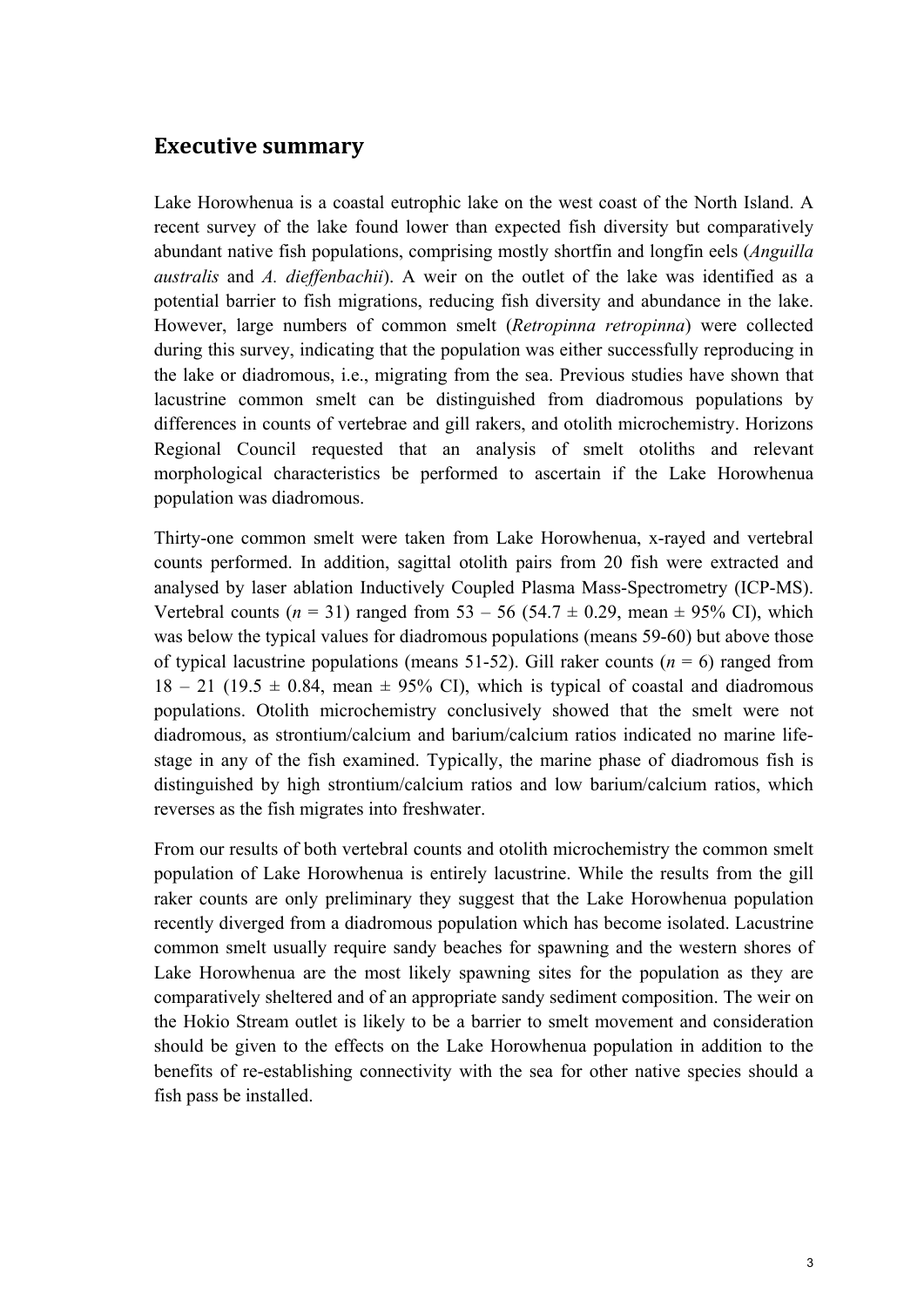## **Table of Contents**

| <b>Executive summary</b>      | 3 |
|-------------------------------|---|
| Introduction                  |   |
| Methods                       | 6 |
| <b>Results and Discussion</b> | 8 |
| References                    |   |

## **Table of Figures**

Figure 1 Laser spot analyses of torrentfish otoliths from the Rangitukia Stream, Mt Pirongia, Waikato. Sr/Ca (black) and Ba/Ca (grey) ratios are shown as elemental molar ratios (x 1000) at progressive distances from the core  $(\mu m)$ . Fish total length and identification number shown in the top right of each graph. Source: Tana (2009). ......... 6

Figure 2 Frequency of vertebral counts from common smelt  $(n=31)$  collected by boat electrofishing from Lake Horowhenua, Levin on 17 April 2013. .................................... 8

Figure 3 Otolith line-scan transects (at distance from the core) profiling freshwater residency trends in counts per second (cps) of  ${}^{88}Sr;^{43}Ca$  and  ${}^{137}Ba;^{43}Ca$  across the otolith growth axis of common smelt (*Retropinna retropinna*), sampled from Lake Horowhenua on 17 April 2013. ...................................................................................... 10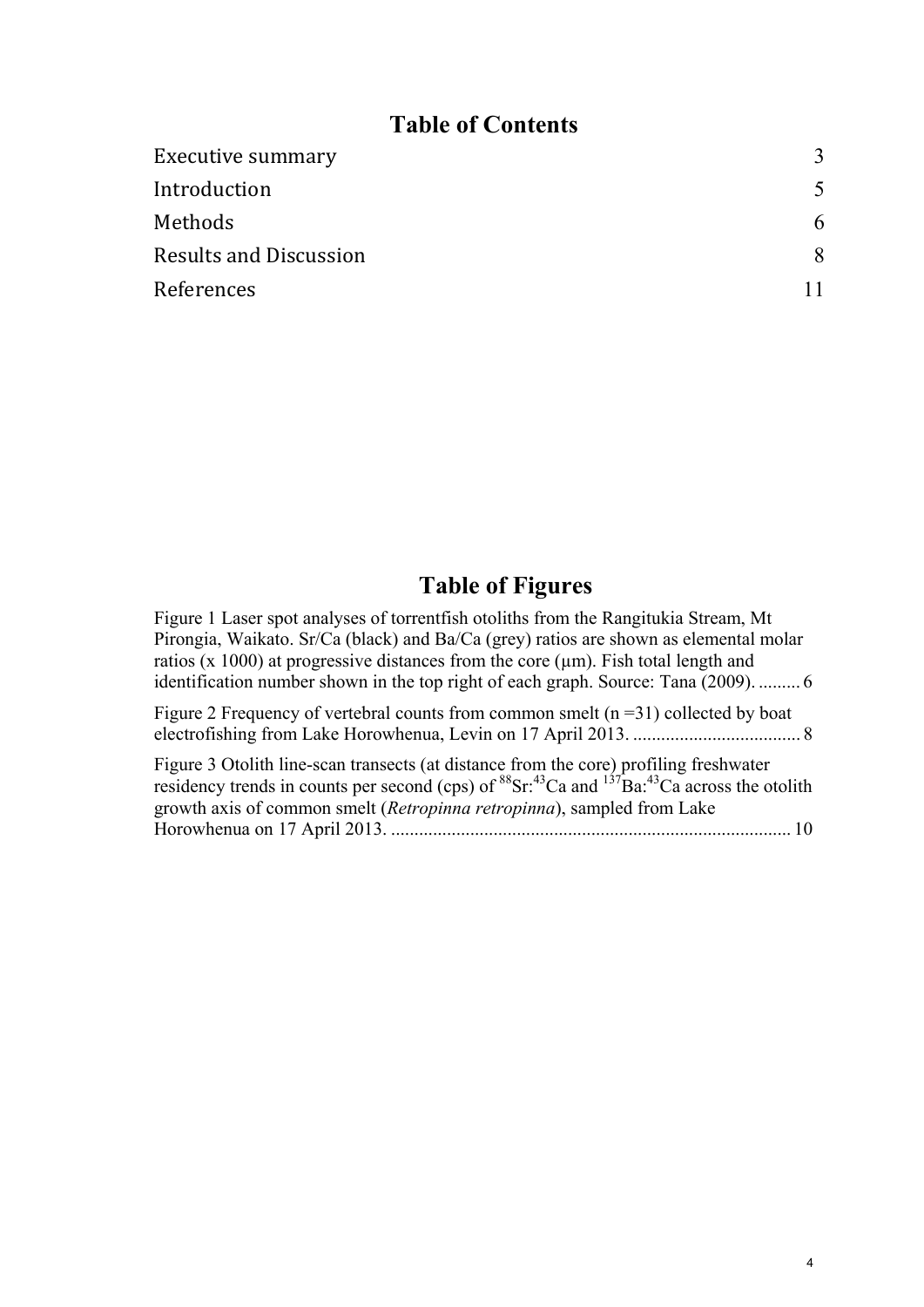### **Introduction**

Located adjacent to the township of Levin, Lake Horowhenua is a small (surface area 2.9 km<sup>2</sup>), shallow ( $\leq$  2 m deep), eutrophic coastal dune lake on the west coast of the North Island (Gibbs and White 1994). The lake has several surface inflows as well as significant ground-water inflows; outflow is via the Hokio Stream on the western side of the lake. Lake water levels are maintained by a weir on the Hokio Stream that was installed in 1956 (Gibbs 2011). Results from a boat electrofishing survey conducted in April 2013 by the University of Waikato found an abundant population of common smelt (*Retropinna retropinna*) within the lake (Tempero 2013). Common smelt are known to be flexible in their reproductive strategies, with both diadromous and lacustrine populations occuring. In some locations, such as the lower Waikato region, diadromous and lacustrine populations are known to exist together (Ward et al. 2005).

Diadromous and lacustrine common smelt populations exhibit differences in internal characteristics such as shape, size at maturity, number of gill rakers, and number of vertebrae. Diadromous populations have low gill raker numbers (17-23) and high vertebral counts (57-63), while lacustrine populations have high gill raker numbers (26- 33) and low vertebral counts (48-54) (McDowall, 1979; Ward et al., 1989, 2005; Booker, 2000). However, the ranges of these values can overlap, especially in coastal populations where interbreeding of lacustrine and diadromous populations is possible e.g. in Lake Wairarapa smelt have a vertebral count with a range of 53-63 (McDowall 1990).

Differentiation of diadromous and lacustrine common smelt populations can also be achieved through analysis of the elemental composition of their ear bones known as otoliths. As the fish grows it incorpoarates elements from the surrounding water into its otoliths. This leaves a chemical signature of the different aquatic systems it has inhabited. For example, marine waters have higher concentrations of strontium and lower concentrations of barium compared to freshwaters (Limburg 1995). This leaves a distinct chemical signature in the otolith that can be used to determine if a fish has spent time in a marine environment. Typical patterns of Sr and Ba for diadromous torrentfish, *Cheimarrichthys fosteri*, are shown in Figure 1, with decreasing strontium and increasing barium as the fish migrate from a marine environment to a freshwater environment.

To further understand the population ecology of common smelt in Lake Horowhenua, analysis of ototlith chemistry and vertebral counts was performed at the University of Waikato. The objective was to determine whether the Lake Horowhenua common smelt population was lacustrine, diadromous or if the population was a mixture of the two.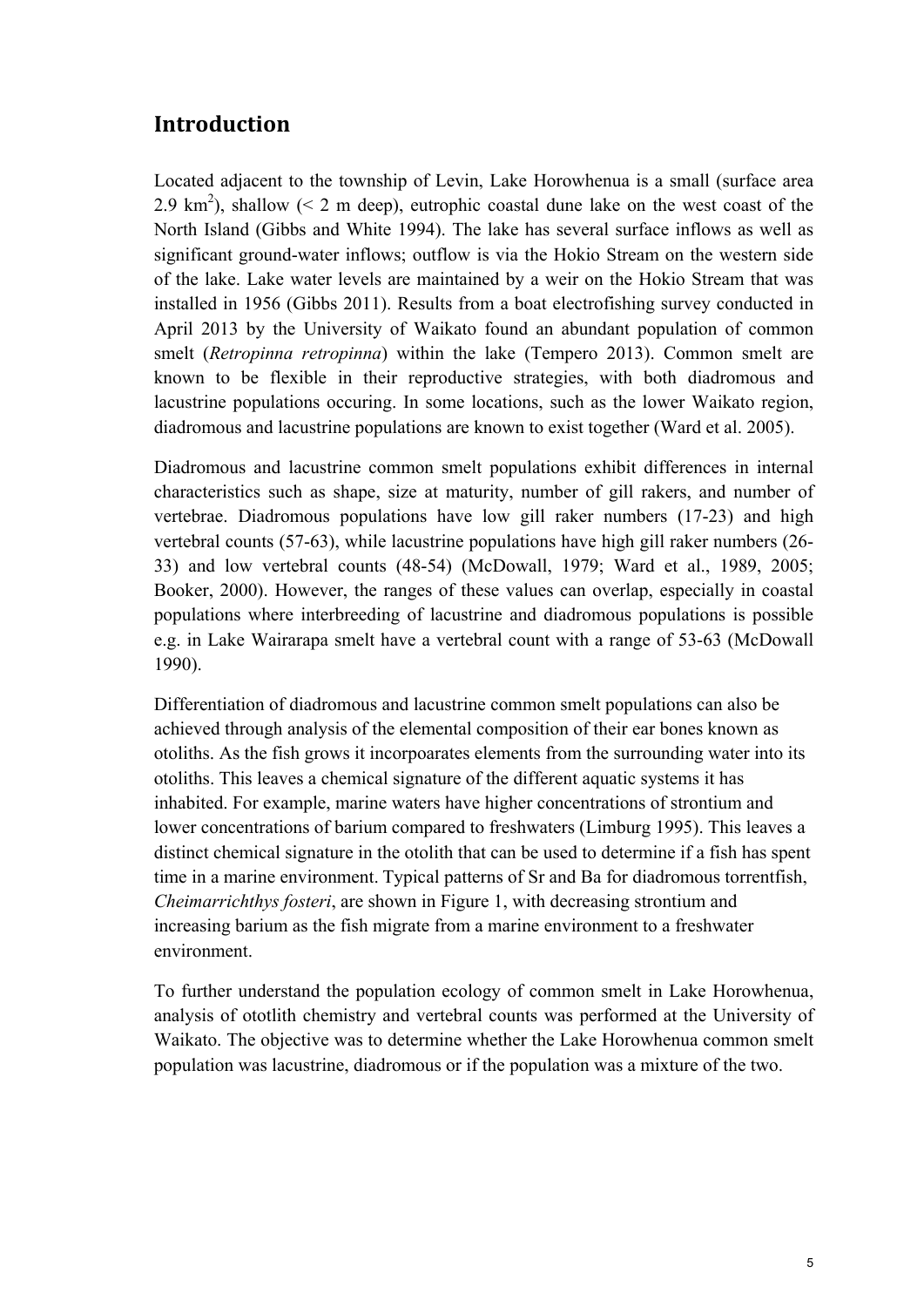

**Figure 1** Laser spot analyses of torrentfish otoliths from the Rangitukia Stream, Mt Pirongia, Waikato. Sr/Ca (black) and Ba/Ca (grey) ratios are shown as elemental molar ratios ( $x$  1000) at progressive distances from the core ( $\mu$ m). Fish total length and identification number shown in the top right of each graph. Source: Tana (2009).

#### **Methods**

Thirty-one common smelt from a single school were collected by boat electrofishing in Lake Horowhenua on 17 April 2013. They were frozen and then transported to the University of Waikato for further analysis. The fish were then thawed, placed in lateral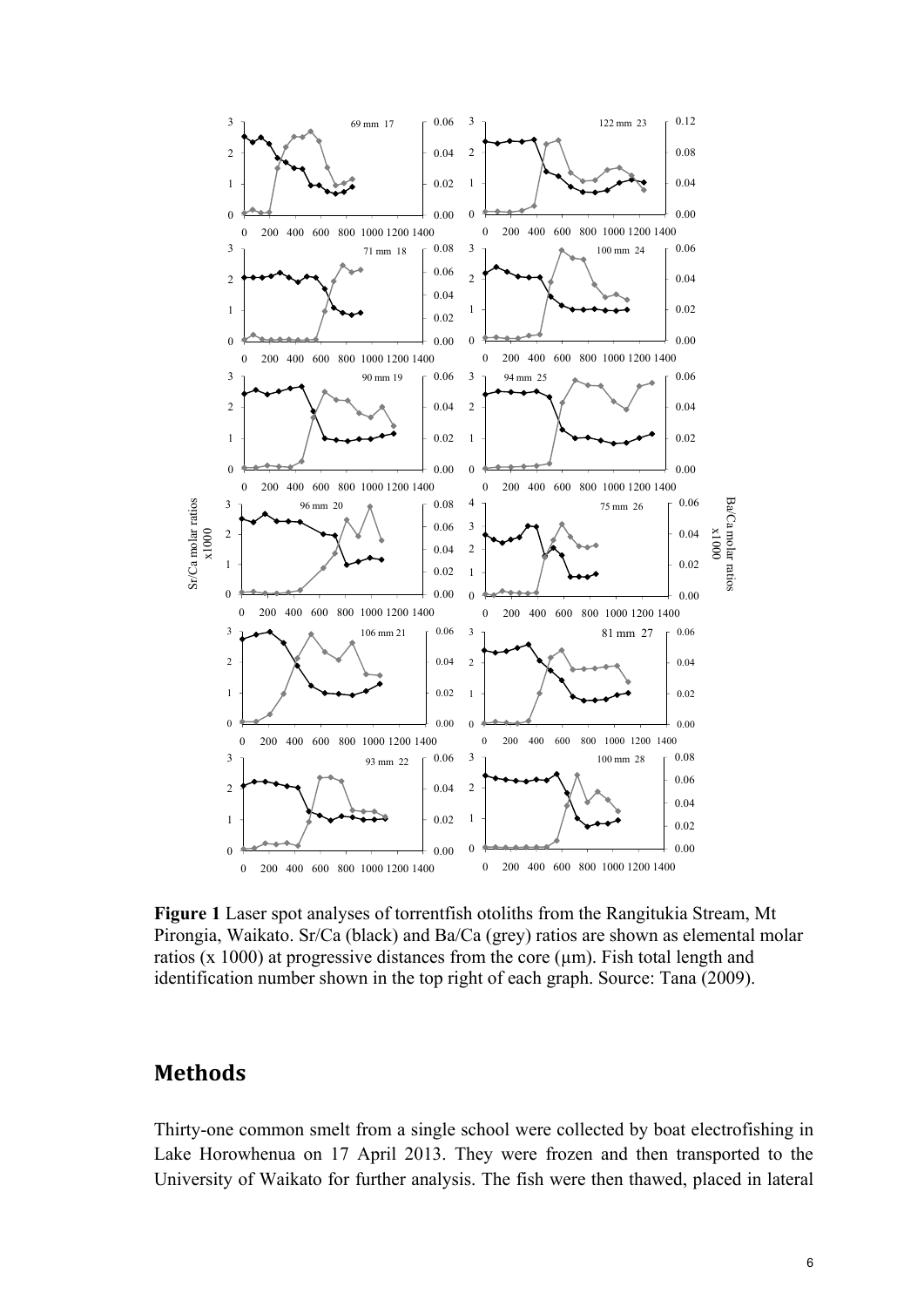view on a sheet of window glass and x-rayed at Hamilton Radiology. From the resulting radiographic images vertebrae counts were performed. The first gill raker arch was extracted from six smelt and gill raker counts performed under a binocular microscope. Twenty fish were then radomly selected for otolith extraction and analysis.

#### *Smelt otolith extraction and preparation for LA-ICP-MS*

A total of 20 sagittal otolith pairs were extracted from smelt using acid washed plastic utensils. Otoliths were first placed in hydrogen peroxide  $(H_2O_2)$  for  $\sim$ 15 seconds to remove connective tissue followed by a 3-minute rinse in ultra-pure water and 10 second soak in 2% nitric acid (HN0<sub>3</sub>) before finally being rinsed thoroughly in ultrapure water again. Cleaned otoliths were placed in glass vials (20 mm), and stored in a laminar flow hood over night to dry. Dried otoliths were mounted on individual petrographic slides using Crystal-Bond thermosetting glue over a heated plate with the groove end (sulcus) facing up. Otoliths were polished across the sagittal plane using firstly P2400 then P4000 carbide wetted sand paper exposing the otolith nucleus for laser ablation ICP-MS. Visual assessments were made regularly with transmitted light under a stereo and then compound microscope until ring structures radiating from the nucleus were visible at the immediate surface of the otolith. Each otolith was then transferred onto a single slide ready for laser ablation ICP-MS.

#### *Laser ablation ICP-MS analysis of smelt otoliths*

Chemical analysis of smelt otoliths was conducted at Waikato University's Mass Spectrometry Suite. The acquisition of chemical data was carried out by a Perkin Elmer 6000 Elan SCIEX DRCII Inductively Coupled Plasma Mass Spectrometer (ICP-MS) coupled to a New Wave Research neodymium aluminium garnet YAG short wave 213 nm laser. The laser was operated in Q-switched time resolved mode with an average energy reading of 0.33 millijoules, an isotope scan speed of 10 milliseconds to enable analysis of all elements more closely in time and a repetition rate of 10 Hz. To profile the entire chemical life history of smelt, line-scan analyses were carried out using a spot diameter of 40 µm at 60% power which travelled continuously from the otolith nucleus to the edge at a scan speed of 10 µm per second. Four isotopes were analysed specifically for internal calibration  $(^{42}Ca)$  and to extrapolate evidence of marine and freshwater life history  $(^{43}Ca, ^{88}Sr$  and  $^{137}Ba$ ). (Campana 1999; Kalish 1990; Limburg 1995). The same isotopes were also analysed in NIST612 standard reference material for which the concentrations of 50 isotopes are known and were standardized to internal ICP-MS machine standards using 42Ca (Pearce et al. 1997). Elemental counts of strontium and barium were ratioed to calcium because elements from the environment are taken up in proportion to calcium's availability within the water that fish occupy (Campana 1999; Thorrold, 1998). Data for otoliths are presented as counts per second (cps) for each isotope as a consequence of the lack of matrix-matched standards (Morales-Nin et al. 2005).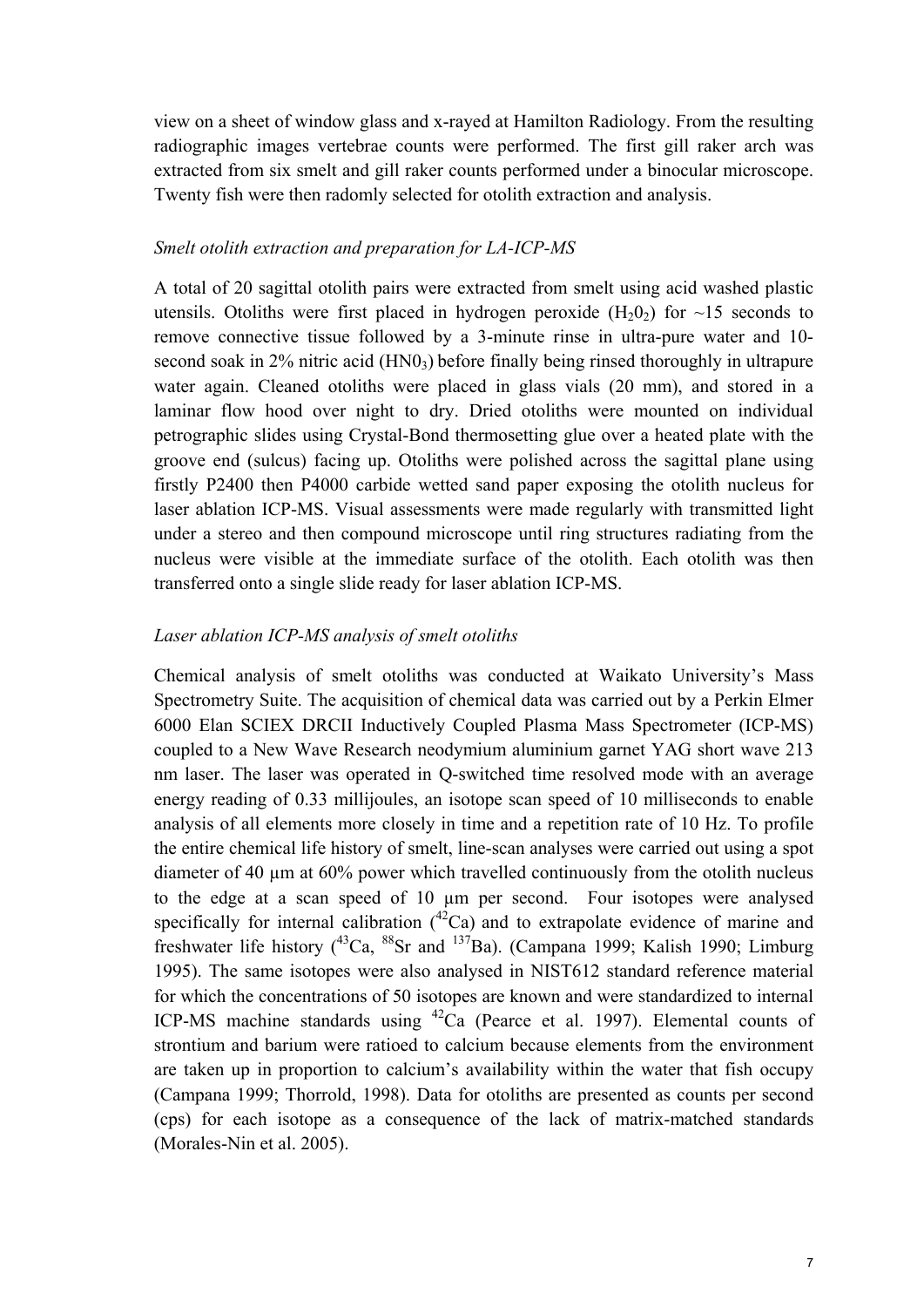#### **Results and Discussion**

Common smelt vertebral counts from Lake Horowhenua ranged from 53 – 56 with a mean of  $54.7 \pm 0.29 \ (\pm 95\% \ \text{CI})$  (Figure 2). These values are unusual when compared to those reported in a review paper by Ward et al. (2005). The range of the Lake Horowhenua values overlaps with both lacustrine and diadromous populations. Isolated lacustrine populations typically have vertebral counts ranging from 48-54 with mean values ranging from 51-52. In comparison, diadromous populations have counts typically ranging from 56-63 with mean values ranging from 59-60 (Ward et al. 2005). This places the Lake Horowhenua values between the two expected distributions for lacustrine and diadromous populations. In addition, the Lake Horowheuna range of values falls within the range of those found by McDowall (1990) for populations in Lake Wairarapa and Lake Ellesmere (53-63). However, no mean value was provided for this work so it is difficult to determine if the data was skewed towards one particular distribution. Also, no determination was made as to whether these populations were diadromous or lacustrine. Given that Wairarapa and Ellesmere are coastal lakes with marine access it is likely that there was a mixture of lacustrine and diadromous populations (Ward et al. 2005).



**Figure 2** Frequency of vertebral counts from common smelt (n =31) collected by boat electrofishing from Lake Horowhenua, Levin on 17 April 2013.

Gill raker counts from six fish had a range of 18 - 21 with a mean of  $19.5 \pm 0.84$  (95%) CI). This distribution is congruent with coastal and diadromous populations reported by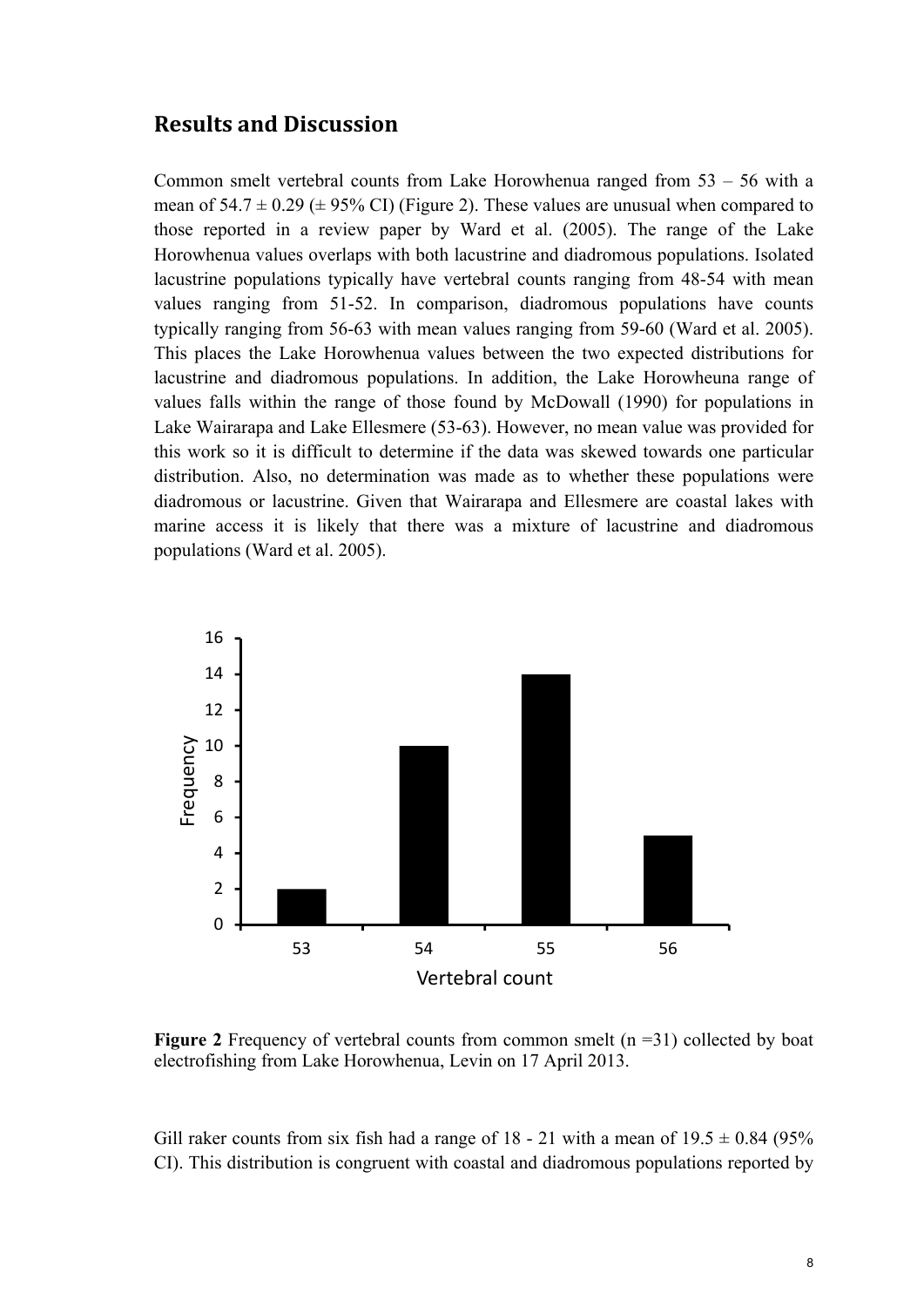Ward et al. (2005). Typical mean gill raker counts for diadromous and coastal populations ranged from  $19 - 21$  while lacustrine populations ranged from  $21 - 26$ (Ward et al. 2005). These results may seem inconsistent with those of the vertebral counts, but Ward et al. (2005) hypothesised that vertebral number is influenced by environmental salinity during larval development, whereas gill raker number is genetically controlled. Therefore, diadromous populations should exhibit high vertebral counts and low gill raker counts, while reproductively isolated lacustrine populations would have high genetically determined gill raker counts but low vertebral counts as they have not been exposed to high salinities during development (Ward et al. 2005).

The otolith chemistry of 20 Lake Horowhenua common smelt were analysed using laser ablation ICP-MS. From these initial results eight were excluded from further analysis due to detection of low calcium levels which would have falsely indicated a marine lifestage. The remaining otoliths showed little variability in  ${}^{88}Sr.{}^{43}Ca$  and  ${}^{137}Ba.{}^{43}Ca$  ratios of counts per second, from the otolith core (region of larval growth) to the edge (recent growth), indicating the absence of a marine growth phase (Figure 3).

Overall, smelt otoliths showed consistently low Sr:Ca ratios (5-9) during larval growth through to maturing growth. (Figure 3). However, variable  $^{137}Ba.^{43}Ca$  ratios in some fish were evident (0.02-0.03) during early growth as well as during maturity (S2, S6, and S11, Figure 3). Using otolith microchemistry techniques, the premise for distinguishing marine and freshwater movements in diadromous fish is founded on tracking variations in Sr:Ca and Ba:Ca across the otolith growth axis. For amphidromous fish such as common smelt, whereby spawning occurs in freshwater, followed by a sea marine larval stage, an amphidromous life history would be reflected by low Sr:Ca ratios at the core, a narrow band of high Sr:Ca during the marine larval stage, followed by low Sr:Ca ratios at the edge.

With the absence of clear pattern of high Sr:Ca ratios near the otolith core indicating marine residence, followed by low Sr:Ca ratios as the fish entered freshwater, there is no indication that common smelt from Lake Horowhenua had spent time at sea (Figure 3). Similarly, Ba:Ca in the sea demonstrates an inverse relationship to  ${}^{88}Sr.{}^{43}Ca$  and no such patterns were evident in Lake Horowhenua smelt, confirming no association with marine environments.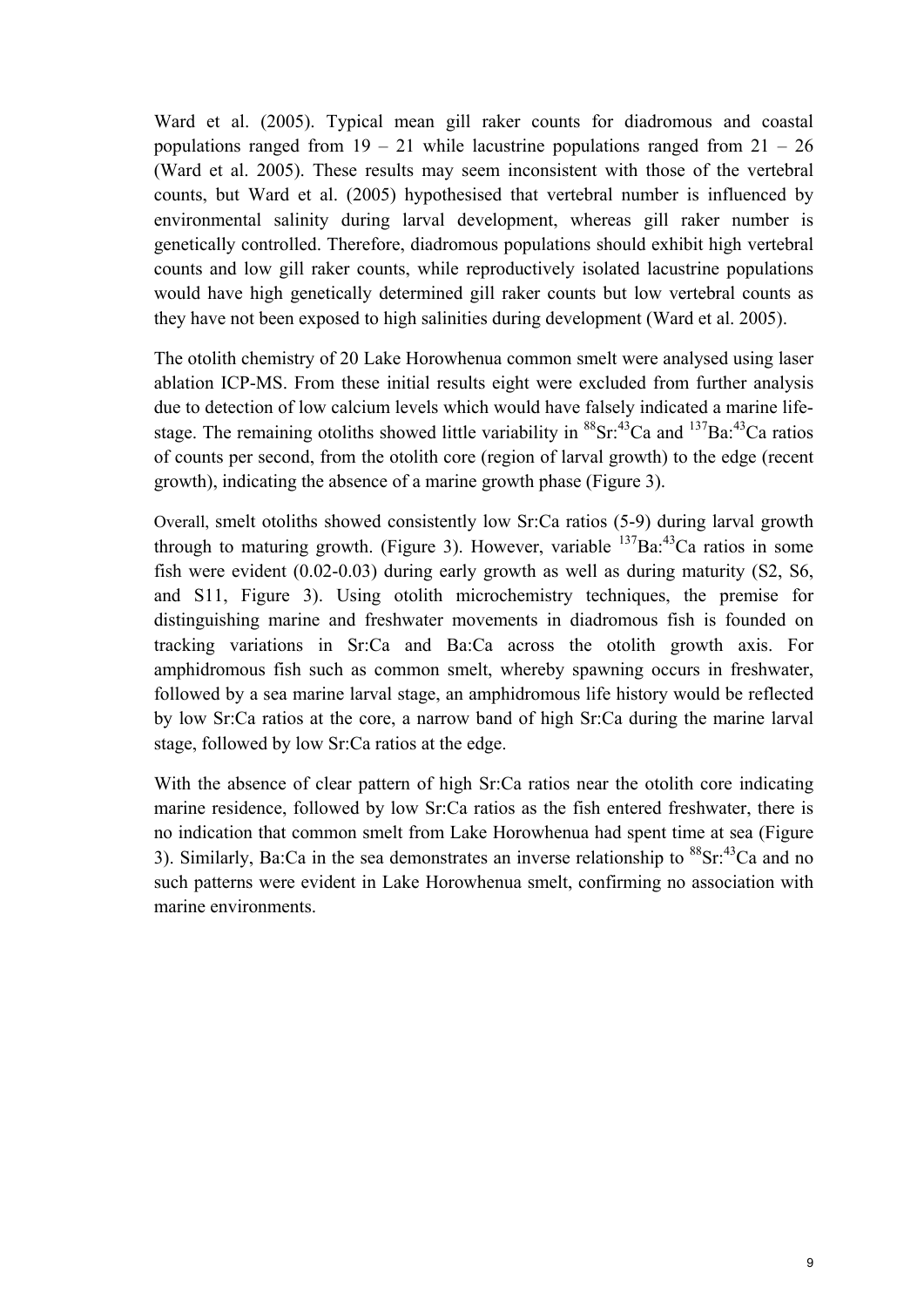

**Figure 3** Otolith line-scan transects (at distance from the core) profiling freshwater residency trends in counts per second (cps) of  ${}^{88}Sr.^{43}Ca$  and  ${}^{137}Ba.^{43}Ca$  across the otolith growth axis of common smelt (*Retropinna retropinna*), sampled from Lake Horowhenua on 17 April 2013.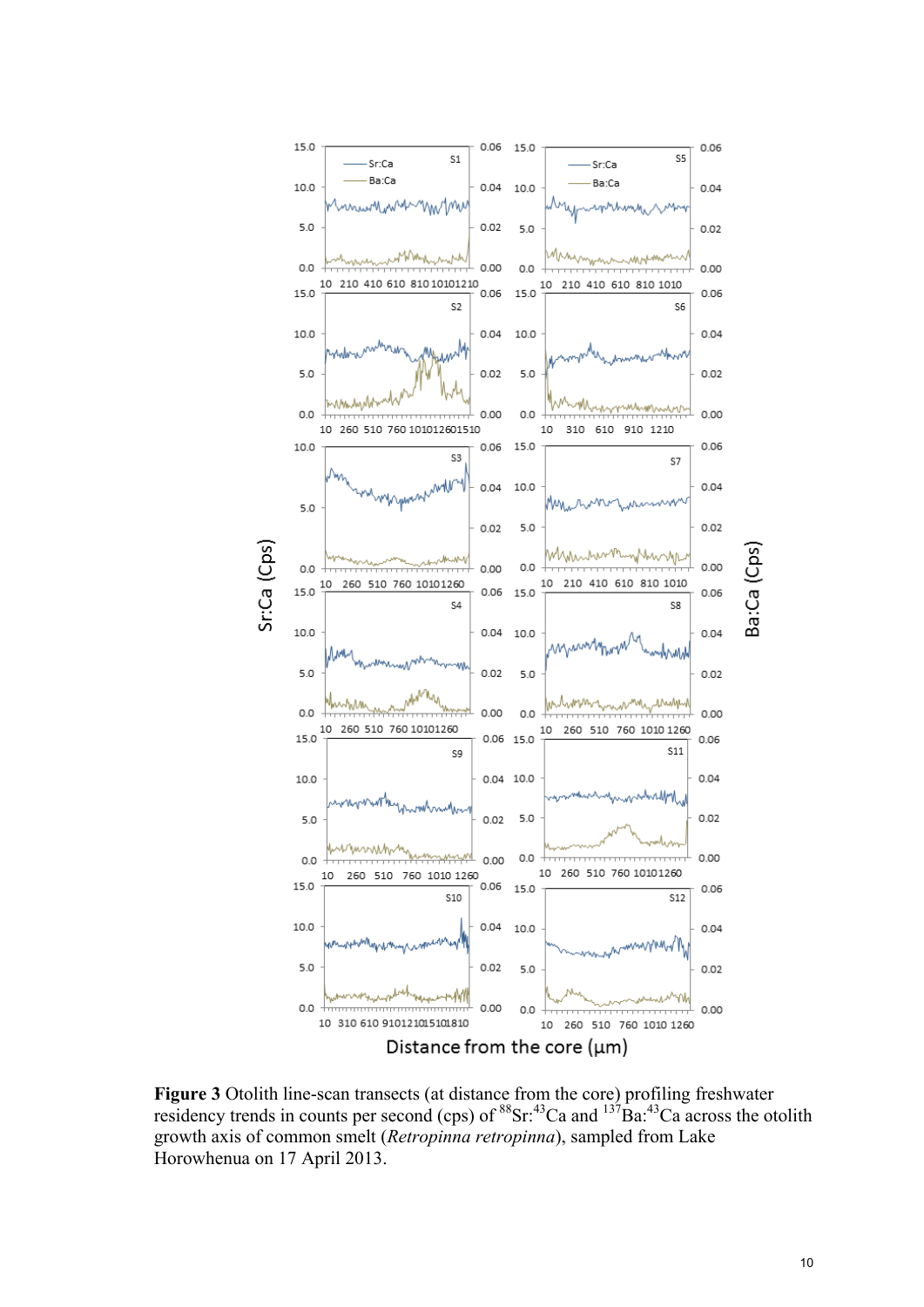## **Conclusion**

Vertebral counts of common smelt from Lake Horowhenua were lower than expected for diadromous fish but are also not consistent with long-established lacustrine populations. Gill raker counts also indicate that the population is may have originally been diadromous. However, analysis of otolith microchemistry was definitive, with no evidence of marine life-stages in any of the samples analysed. Therefore, we conclude that the common smelt population in Lake Horowhenua is predominantly lacustrine and that marine migrations are likely prevented by the weir on the Hokio Stream outlet. As the weir on the Hokio Stream likely acts as a barrier to native species with poor climbing ability such as common bully, grey mullet and common smelt its removal or construction of a fish pass could improve the diversity of the lake's fish fauna. As vertebral count distribution is atypical of populations previously designated as diadromous or lacustrine, the population may be worthy of further investigation to determine if it exhibits distinctive morphological or genetic characteristics.

## **Acknowledgements**

We would like to thank Brendan Hicks and Nicholas Ling for reviewing this report. Joshua de Villiers performed the analysis of the vertebrae counts. Warrick Powrie, Steve Woods and Joshua de Villiers are acknowledged for their help in collection of the smelt specimens.

## **References**

Booker, J. R. (2000). Smelt (*Retropinna retropinna*) displacement and population dynamics in the Waikato River system. MSc Thesis, University of Waikato, Hamilton, New Zealand.

Campana, S. E. (1999). Chemistry and composition of fish otoliths: pathways, mechanisms and applications. Review. *Marine Ecology Progress Series* 188: 263-297.

Gibbs, M. M. (2011). *Lake Horowhenua Review: Assessment of Opportunities to Address Water Quality Issues in Lake Horowhenua*. NIWA HAM 2011-046. Hamilton.

Gibbs, M. M. and E. White (1994). Lake Horowhenua - A computer-model of its limnology and restoration prospects. *Hydrobiologia* 275: 467-477.

Kalish, J. M. (1990). Use of otolith microchemistry to distinguish the progeny of sympatric anadromous and non- anadromous salmonids. *Fishery Bulletin* (US) 88: 657- 66.